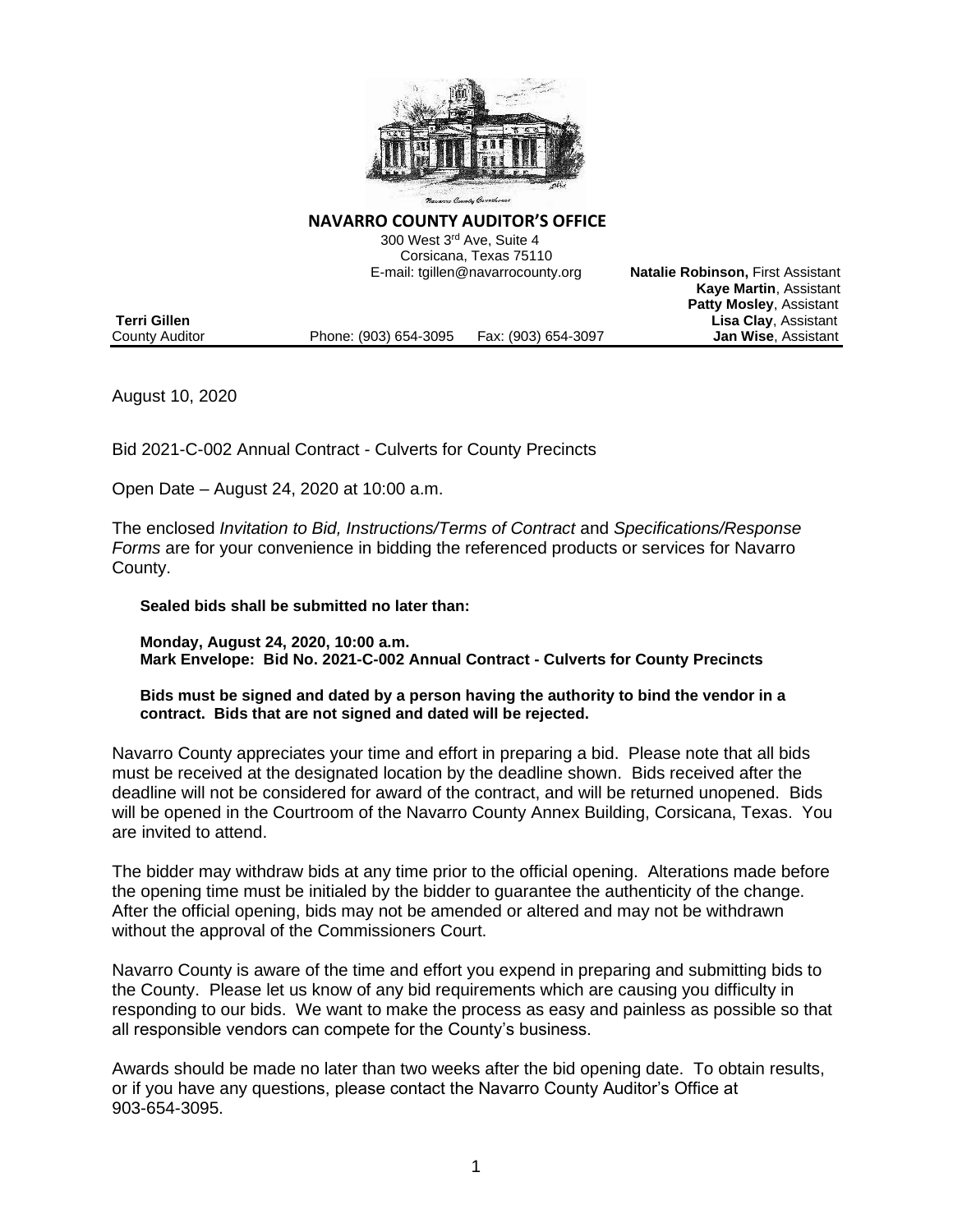By order of the Commissioners Court of Navarro County, Texas, sealed bids will be accepted for:

## **Annual Contract - Culverts for County Precincts**

Navarro County reserves the right to reject any or all bids for the products covered in this bid request and to waive any informalities or defects in the bidding and to accept such bids as it shall deem to be in the best interest of Navarro County.

**BIDS MUST BE SUBMITTED on the forms included for that purpose on pages 9-15**. Each bid should be signed by a person having the authority to bind the vendor in a contract, placed in a sealed envelope and marked clearly on the outside as shown below:

#### **Bids should be clearly marked** *- Bid No. 2021-C-002 Annual Contract - Culverts for County Precincts.*

BIDS SHOULD BE RETURNED TO the following address on or before **Monday, August 24, 2020, no later than 10:00 a.m.**

> Navarro County Auditor's Office Navarro County Courthouse 300 W 3rd Ave, Suite 4 Corsicana, Texas 75110

## *FACSIMILE TRANSMITTALS WILL NOT BE ACCEPTED*

*All bids must be received in the County Auditor's Office before the opening date and time.*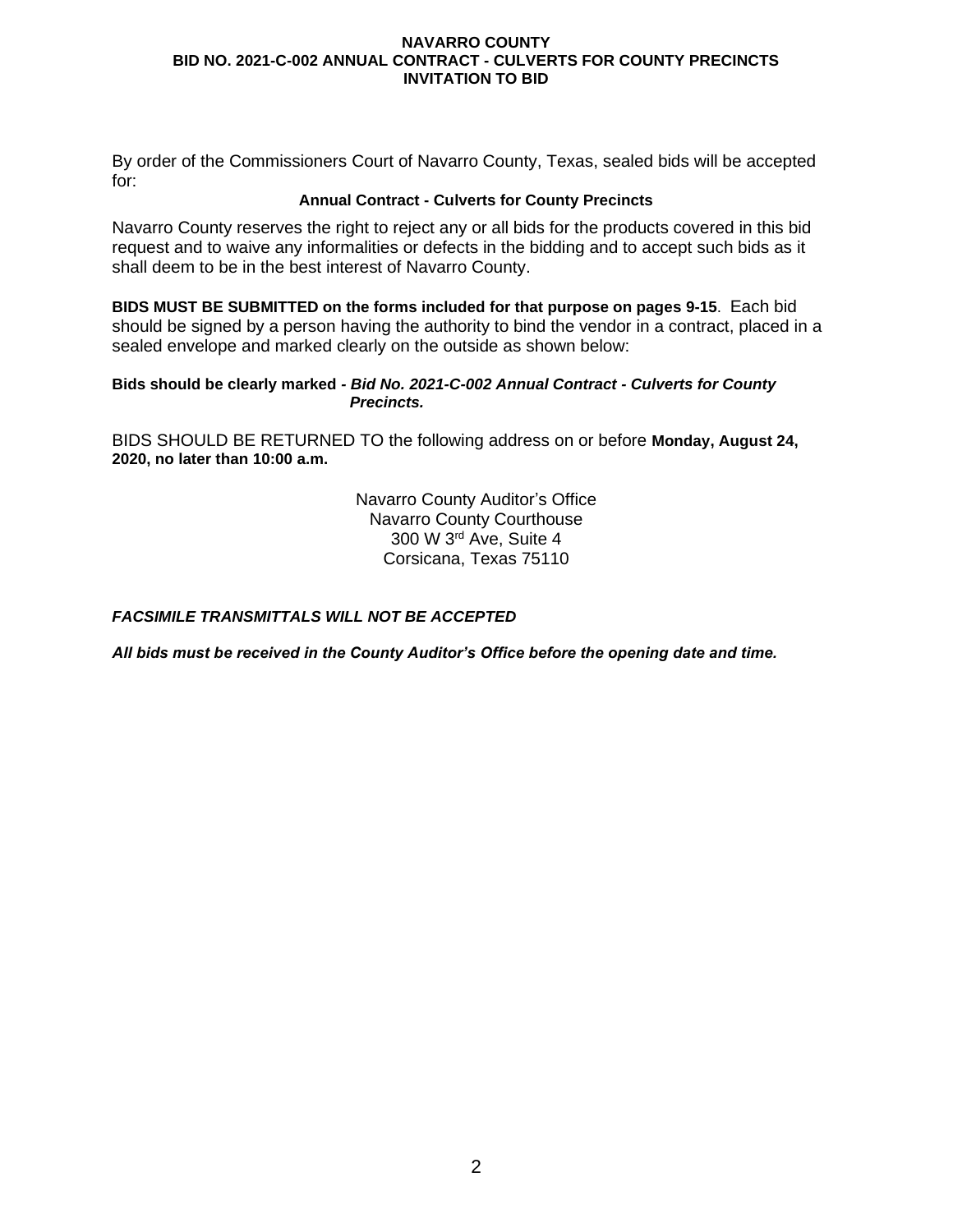Navarro County is requesting bids on Annual Contract(s) for Culverts for County Precincts. Bids must be submitted on the attached forms. By returning this bid with a price quote, vendors certify and agree that:

*Funding:* Funds for payment have been provided through the Navarro County budget approved by the Commissioners Court for the fiscal year ending September 30, 2021.

*Late Bids:* Bids received in the County Auditor's Office after the submission deadline will be considered untimely and subject to rejection at the discretion of Navarro County on that basis alone. Navarro County is not responsible for lateness or non-delivery of mail, carrier, etc., and the date/time stamp of the County Auditor's Office shall be the official time of receipt.

*Altering Bids:* Bids cannot be altered or amended after the submission deadline. Any interlineation, alteration or erasure made before the opening time must be initialed by the signer of the bid, guaranteeing authenticity.

*Withdrawal of Bid:* A bid may not be withdrawn or canceled by the bidder without the permission of the County for a period of ninety (90) days following the date designated for the receipt of bids, and bidder so agrees upon submittal of their bid.

**Sales Tax:** Navarro County is exempt, by law, from payment of Texas Sales Tax and Federal Excise Tax.

*Contract:* This bid, when properly accepted by Navarro County, shall constitute the complete contract equally binding between the successful bidder and Navarro County. No additional terms or changes will become a part of the contract with the exception of properly executed written change orders as set forth herein.

*Change Orders:* No oral statement of any person shall modify or otherwise change, or affect, the terms, conditions or specifications stated in the resulting contract. The Navarro County Auditor will make all change orders to the contract in writing.

*Delivery:* All delivery and freight charges (FOB Navarro County Courthouse) are to be included in the bid price.

*Conflict of Interest:* No public official shall have interest in this contract, in accordance with *Vernon's Texas Codes Annotated, Local Government Code*, Title 5, Subtitle C, Chapter 171.

*Ethics:* The bidder shall not offer or accept gifts or anything of value nor enter into any business arrangement with any employee, official or agent of Navarro County.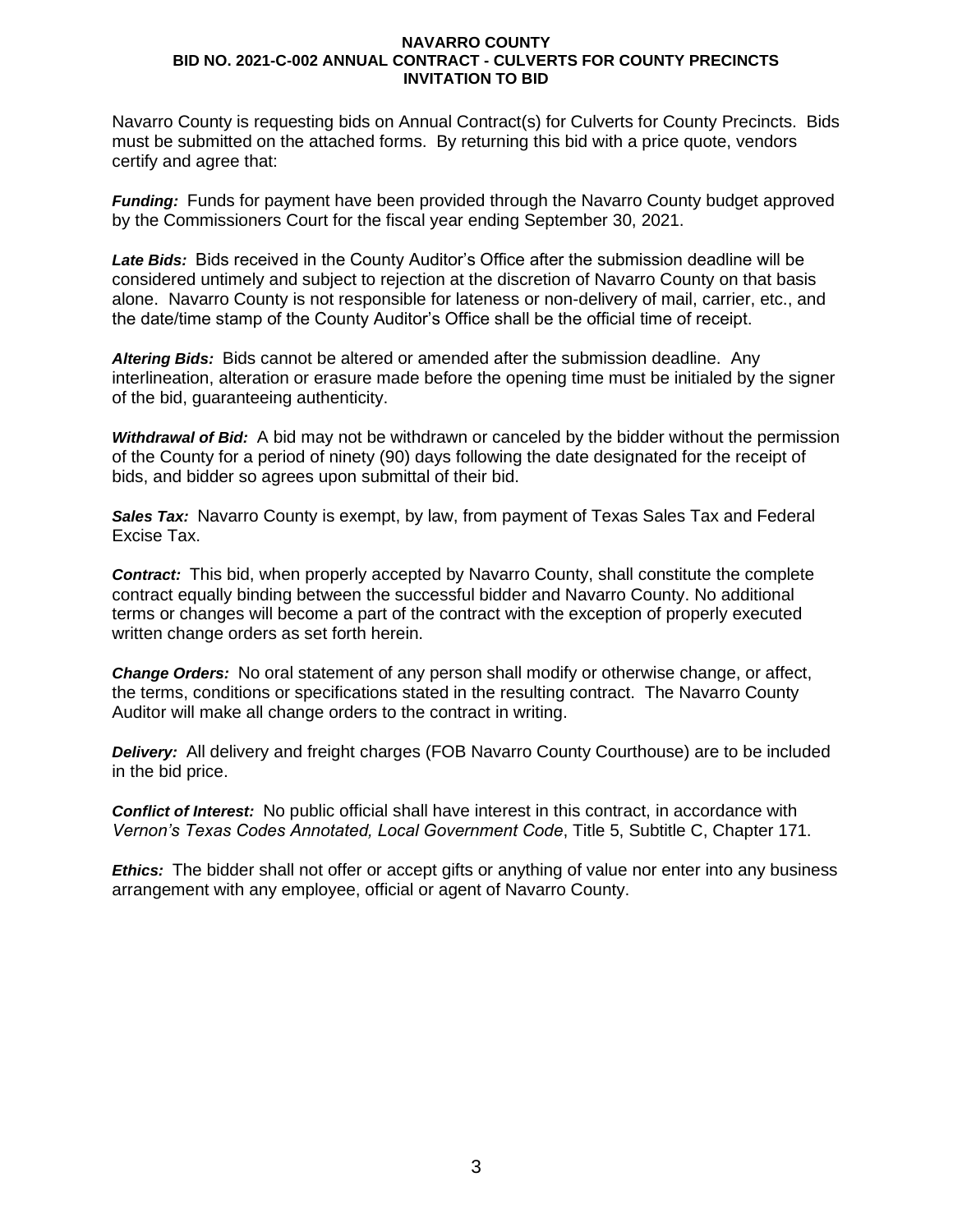*Exceptions/Substitutions:* All bids meeting the intent of this invitation to bid will be considered for award. Bidders taking exception to the specifications, or offering substitutions, shall state these exceptions in the section provided or by attachment as part of this bid. The absence of such a list shall indicate that the bidder has not taken exceptions and shall hold the bidder responsible to perform in strict accordance with the specifications of the invitation. The Navarro County Commissioners Court reserves the right to accept any and all or none of the exception(s)/substitution(s) deemed to be in the best interest of the County.

*Addenda:* Any interpretations, corrections or changes to this *Invitation to Bid* and *Specifications* will be made by addenda. Sole issuing authority of addenda shall be vested in the Navarro County Auditor. Addenda will be mailed to all that are known to have received a copy of this *Invitation to Bid*. Bidders shall acknowledge receipt of all addenda.

*Bids must comply* with all Federal, State, county and local laws concerning these type purchases.

*Davis-Bacon and Related Acts:* Attention is called to the fact that not less than the federally determined prevailing (Davis-Bacon and Related Acts) wage rate, as issued by the Texas Department of Housing and Community Affairs and contained in the contract documents, must be paid on this project. In addition, the successful bidder must ensure that employees and applicants for employment are not discriminated against because of race, color, religion, sex, age or national origin.

*Design, Strength, Quality* of materials must conform to most recent International Building Code.

*Minimum Standards for Responsible Prospective Bidders:* A prospective bidder must affirmatively demonstrate their responsibility and meet the following requirements:

- 1. Have adequate financial resources, or the ability to obtain such resources as required;
- 2. Be able to comply with the required or proposed delivery schedule;
- 3. Have a satisfactory record of performance;
- 4. Have a satisfactory record of integrity and ethics, and;
- 5. Be otherwise qualified and eligible to receive an award.

Navarro County may request representation and other information sufficient to determine the bidder's ability to meet these minimum requirements listed above.

*References:* Navarro County requests bidders to supply a list of at least three (3) references where like products have been sold by their company. Include name of reference, address, telephone number and name of representative.

*Bidder Shall Provide,* with this bid response, all documentation required by this *Invitation to Bid*. Failure to provide this information may result in rejection of your bid.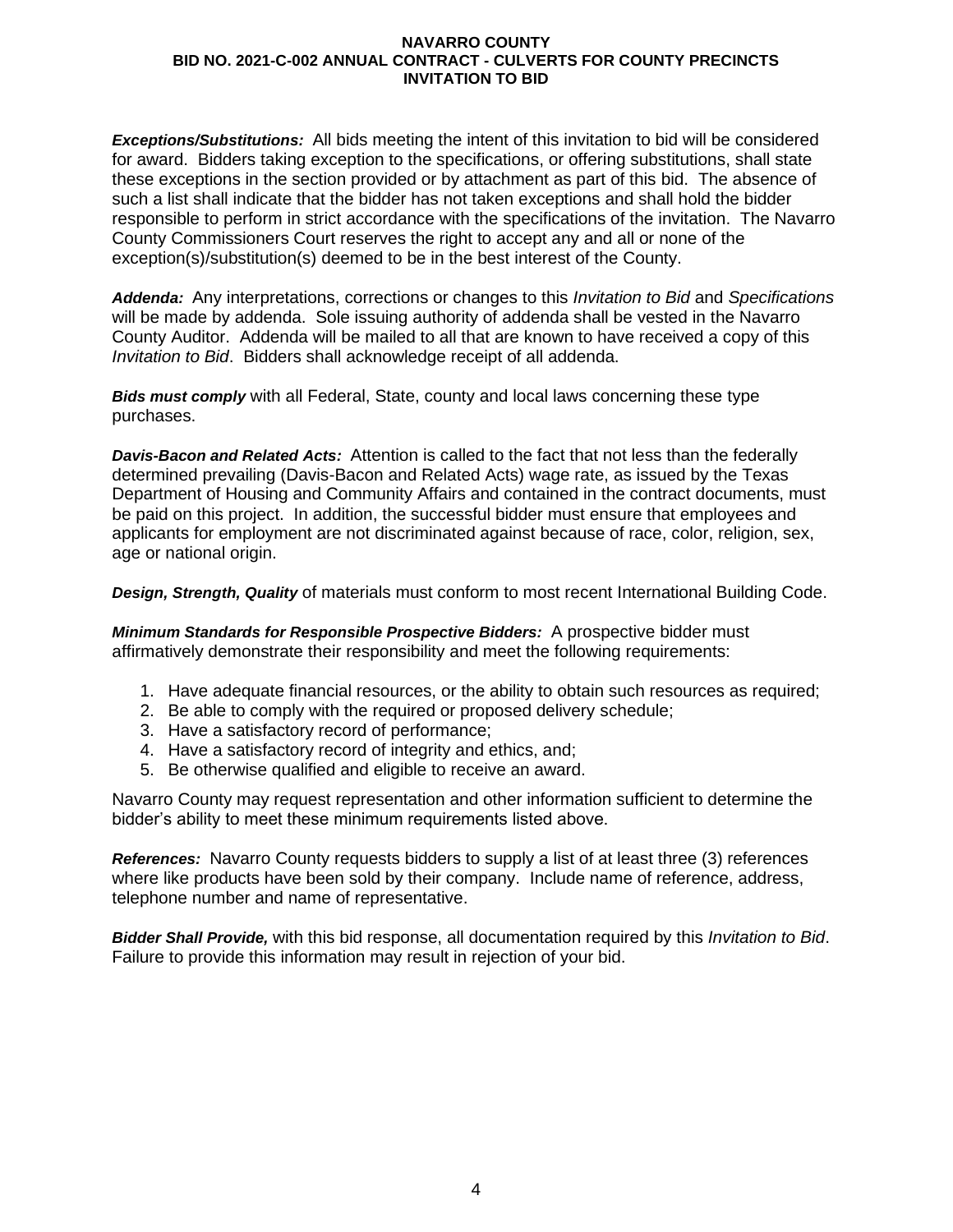*Successful Bidder Shall* defend, indemnify and save harmless Navarro County and all its officers, agents and employees from all suits, actions or other claims of any character, name and description brought for or on account of any injuries or damages received or sustained by any person, persons or property on account of any negligent act or fault of the successful bidder, or of any agent, employee, subcontractor or supplier in the execution of, or performance under, any contract which may result from bid award. Successful bidder indemnifies and will indemnify and save harmless Navarro County from liability, claim or demand on their part, agents, servants, customers and/or employees whether such liability, claim or demand arise from or happening upon or in any of the halls, elevators, entrances, stairways or approaches of or to the facilities within which the occupied premises are located. Successful bidder shall pay any judgment with costs which may be obtained against Navarro County growing out of such injury or damages.

*Insurance Requirements:* Any vendor that conducts business with Navarro County, whether it is for goods and/or services, must maintain lawful workers' compensation requirements and adequate liability limitations.

Within ten (10) days after contract award and prior to the commencement of any work or delivery, the County requires the successful vendor(s) to submit, to the County Auditor's Office, verification of the following coverages, showing Navarro County as the certificate holder with coverage dates inclusive to that of the contract award:

- a. *Workers' Compensation Coverage* meeting the acceptable requirements as established by the Texas Workers' Compensation Act, Title 5, Subtitle A, Texas Labor Code; and
- b. *General Liability Insurance* meeting the following limits **\$1,000,000 per occurrence/ aggregate,** including products and completed operations coverage.

Vendors and/or their freight contractors must be prepared to show coverage verification prior to entering upon Navarro County Premises.

Failure to comply with lawful requirements or adequate liability requirements may result in delay of payments and/or cancellation of the contract.

*Termination of Contract:* This contract shall remain in effect until contract expires, delivery and acceptance of products and/or performance of services ordered or terminated by either party with thirty (30) days written notice prior to any cancellation. The successful bidder must state therein the reasons for such cancellation. Navarro County reserves the right to award canceled contract to the next lowest and best bidder as it deems to be in the best interest of the County.

*Termination for Default:* Navarro County reserves the right to terminate the contract for default if Contractor/Bidder breaches any of the terms therein, including failure to comply with bidding requirements including warranties of Contractor/Bidder or if the Contractor/Bidder becomes insolvent or commits acts of bankruptcy. Such right of termination is in addition to and not in lieu of any other remedies which Navarro County may have in law or equity. Default may be construed as, but not limited to, failure to deliver the proper goods and/or services within the proper amount of time, and/or to properly perform any and all services required to Navarro County's satisfactions and/or to meet all other obligations and requirements. Navarro County may terminate the contract without cause upon thirty (30) days written notice.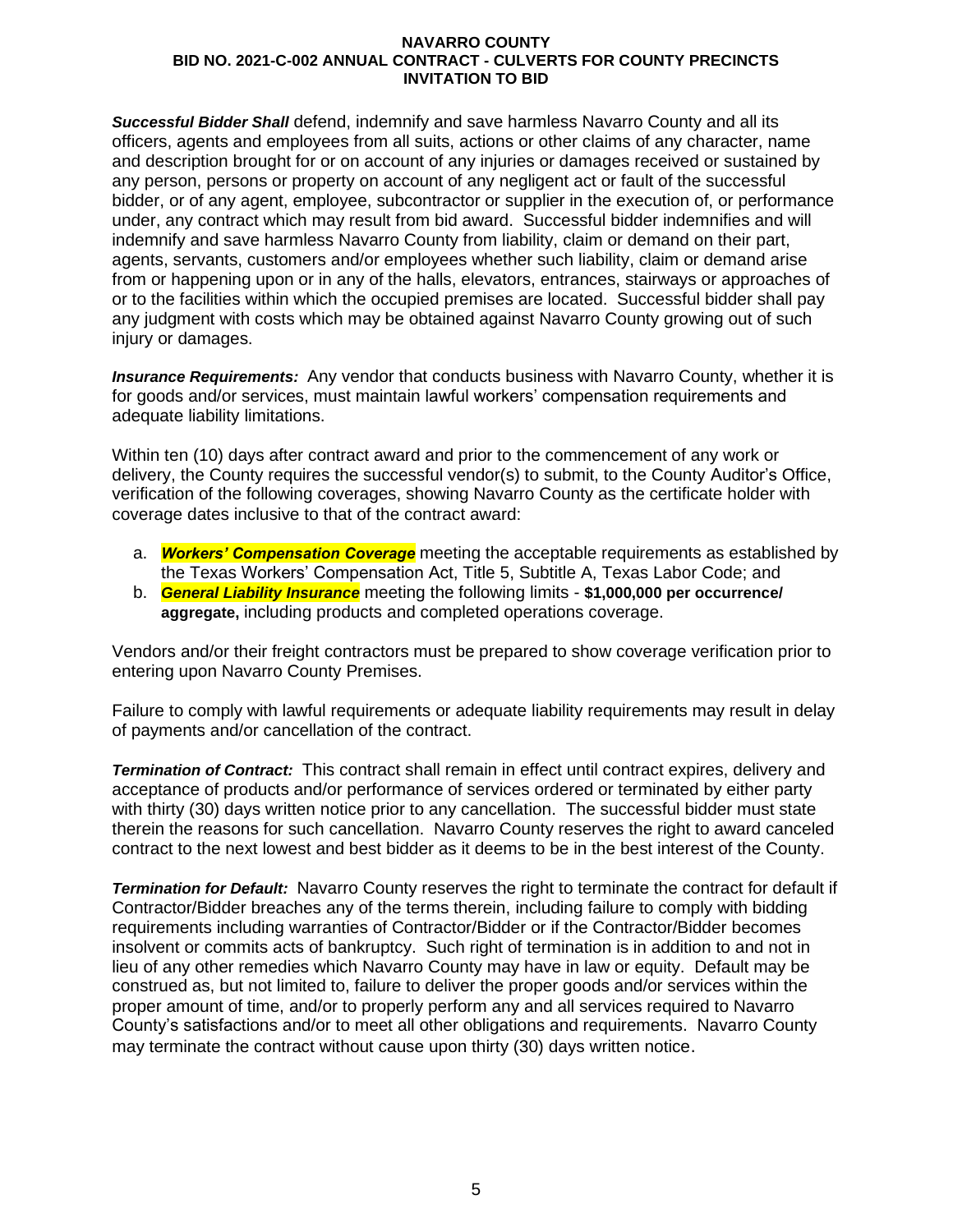*Notice:* Any notice provided by this bid (or required by law) to be given to the successful bidder by Navarro County shall be conclusively deemed to have been given and received on the next day after such written notice has been deposited in the mail in Corsicana, Texas, by Registered or Certified Mail with sufficient postage affixed thereto, provided this shall not prevent the giving of actual notice in any other manner.

*Purchase Order:* A purchase order will be generated by Navarro County to the successful bidder. The purchase order number must appear on all itemized invoices and packing slips. Navarro County will not be held responsible for any orders placed/delivered without a valid current purchase order number.

*Packing Slips* or other suitable shipping documents shall accompany each shipment and shall show: (a) name and address of successful bidder, (b) delivery location, (c) Navarro County purchase order number and (d) descriptive information as to the terms(s) delivered, including description, quantity, number of containers, etc.

*Invoices* Payment will be made from original vendor invoices only. Shipping documents will be considered informational only and will be held until an invoice is received. The County does not pay from monthly statements. Invoices shall show all information as stated above and mailed directly to the Navarro County Auditor's Office, 300 W 3<sup>rd</sup> Ave, Suite 4, Corsicana, TX 75110.

**Payment** will be made upon receipt and acceptance, by the County, of the items ordered in accordance with the State of Texas "Prompt Payment Act", Article 610f, V.T.C.S. Successful bidder is required to pay subcontractors within ten (10) days.

*Items* supplied under this contract will be subject to the County's approval. Items found defective or not meeting specifications shall be picked up and replaced by the successful bidder at no expense to the County. If an item is not picked up within one (1) week after notification, the item will become a donation to the County for disposition.

*Samples:* When requested, samples shall be furnished free of expense to the County.

*Testing***:** Navarro County reserves the right to test equipment, supplies, material and goods proposed for quality, compliance with specifications and ability to meet the needs of the user. Demonstration units must be available for review.

*Warranty:* Contractor/Bidder shall furnish all data pertinent to warranties or guarantees which may apply. Contractor/Bidder may not limit or exclude any implied warranties. Contractor/Bidder warrants that product sold to the County shall conform to the standards established by the U.S. Department of Labor under the Occupational Safety and Health Act of 1970. In the event product does not conform to OSHA Standards, where applicable, Navarro County may return the product for correction or replacement at the Contractor's/Bidder's expense. If Contractor/Bidder fails to make the appropriate correction within a reasonable time, Navarro County may correct at the Contractor's/Bidder's expense.

*Remedies:* The successful bidder and Navarro County agree that both parties have all rights, duties and remedies available as stated in the Uniform Commercial Code.

*Venue:* This agreement will be governed and construed according to the laws of the State of Texas. This agreement is performable in Navarro County, Texas.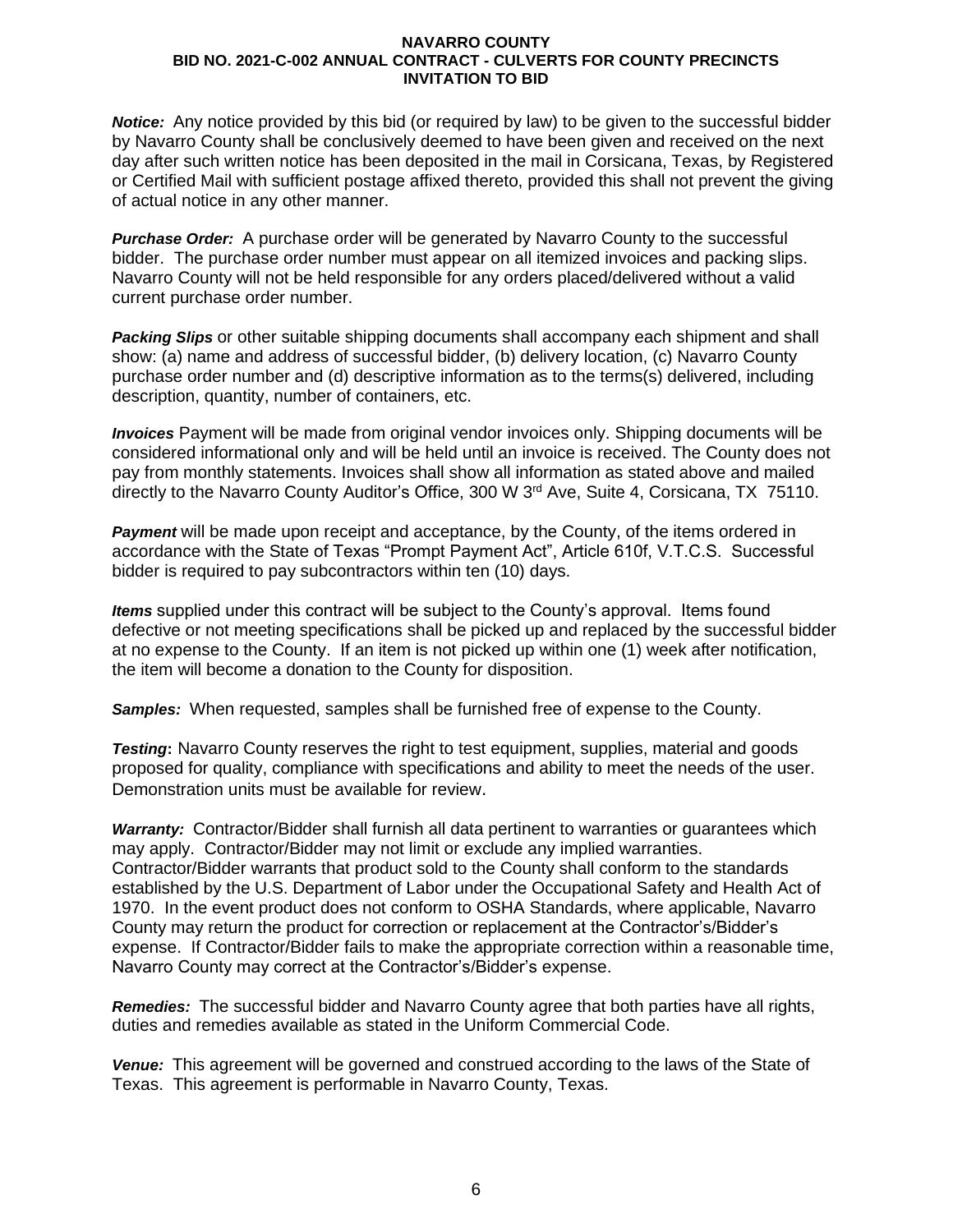*Assignment:* The successful bidder shall not sell, assign, transfer or convey this contract, in whole or in part, without the prior written consent of Navarro County.

*Silence of Specification:* The apparent silence of these specifications as to any detail or to the apparent omission of a detailed description concerning any point, shall be regarded as meaning that only the best commercial practices are to prevail. All interpretations of these specifications shall be made on the basis of this statement.

*Governmental Entities* within Navarro County utilizing inter-governmental contracts with Navarro County will be eligible, but not obligated, to purchase culverts under the contract(s) awarded as a result of this solicitation. All purchases by governmental entities other than Navarro County will be billed directly to that governmental entity and paid by that governmental entity. Navarro County will not be responsible for another governmental entity's debts.

*Navarro County reserves the right* to make purchases from State Government Contracts or other vendors to meet County needs.

*Any Questions* concerning this *Invitation to Bid* and *Specifications* should be directed to the Navarro County Auditor's Office at 903-654-3095.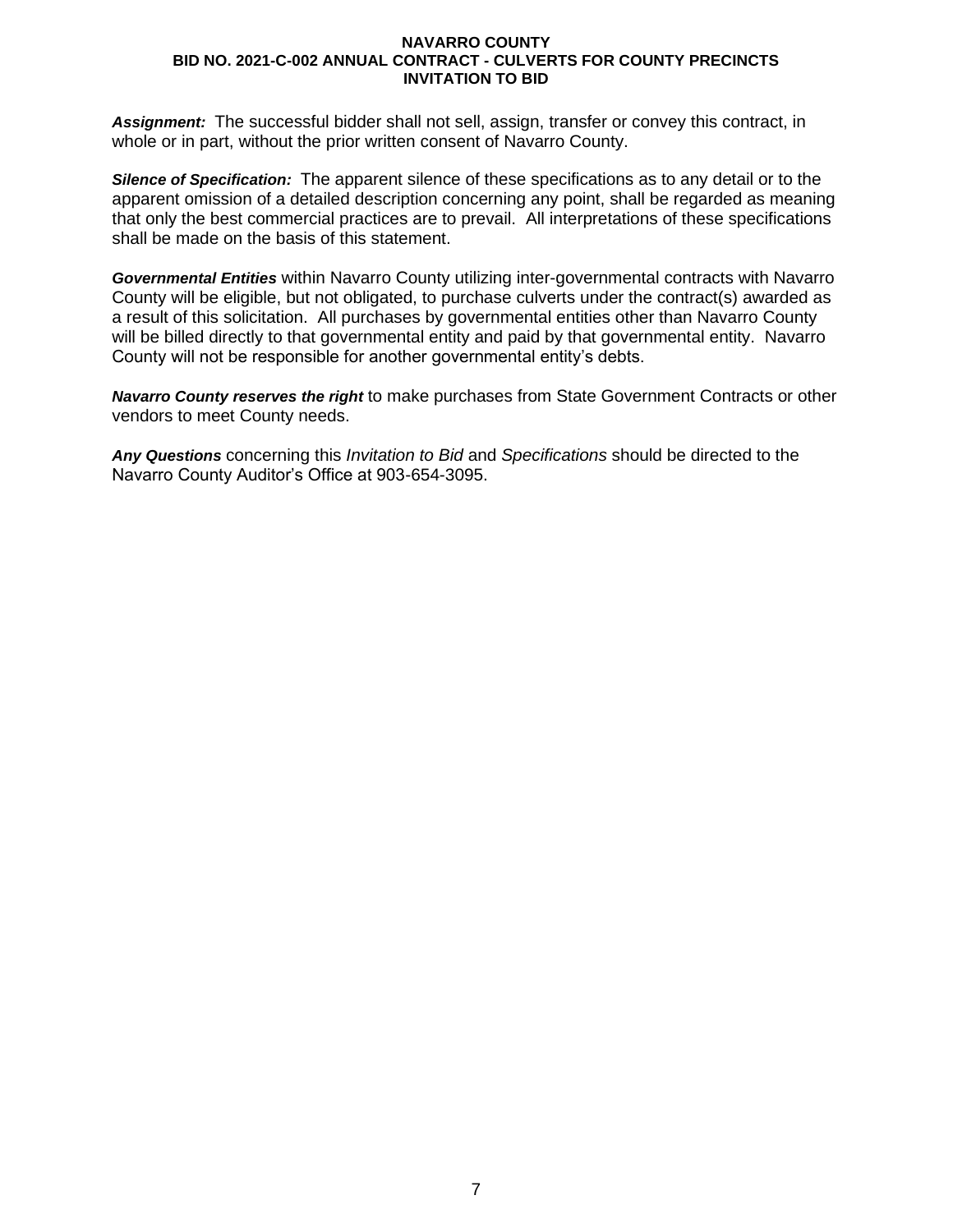Navarro County is requesting bids for an **Annual Contract - Culverts for County Precincts** as described in the following specifications. The contract period will be for twelve (12) months effective October 1, 2020 through September 30, 2021.

The successful bidder(s) may request a price change, in conjunction with a manufacturer's price change, by presenting to the Navarro County Auditor written evidence to support the price change. However, no price adjustments will be authorized for the first ninety (90) days from the date of contract award. The price change will be effective subsequent to approval by the Commissioners court and may not be retroactive.

All prices quoted in this contract will include all delivery costs, and freight to various locations (County Barns and/or job site) within Navarro County, according to the instructions of the Commissioner at the time the order is made. It is the responsibility of the contractor to deliver the product by owned or contracted means. County Barns are located at the following:

Pct 1 Barn - West Highway 22, Corsicana, Texas Pct 2 Barn - East Highway 31, Kerens, Texas Pct 3 Barn - West Highway 31, Dawson, Texas Pct 3 Barn - South Austin Ave, Richland, Texas Pct 4 Barn - Blooming Grove, Texas

Time of delivery, if delivered, must be coordinated with the Commissioner or his/her employee so that they can oversee the delivery.

The size and gauge of respective types of culverts being sought under this contract are outline on the attached Bidder's Response Form.

Diameters, as shown, must be measured by the *inside diameter* of the pipe.

All pipe ends will be finished and ground smooth, then regalvanized with cold galvanizing compound or recorrugated ends will be furnished, dependent on the preference of the Commissioner.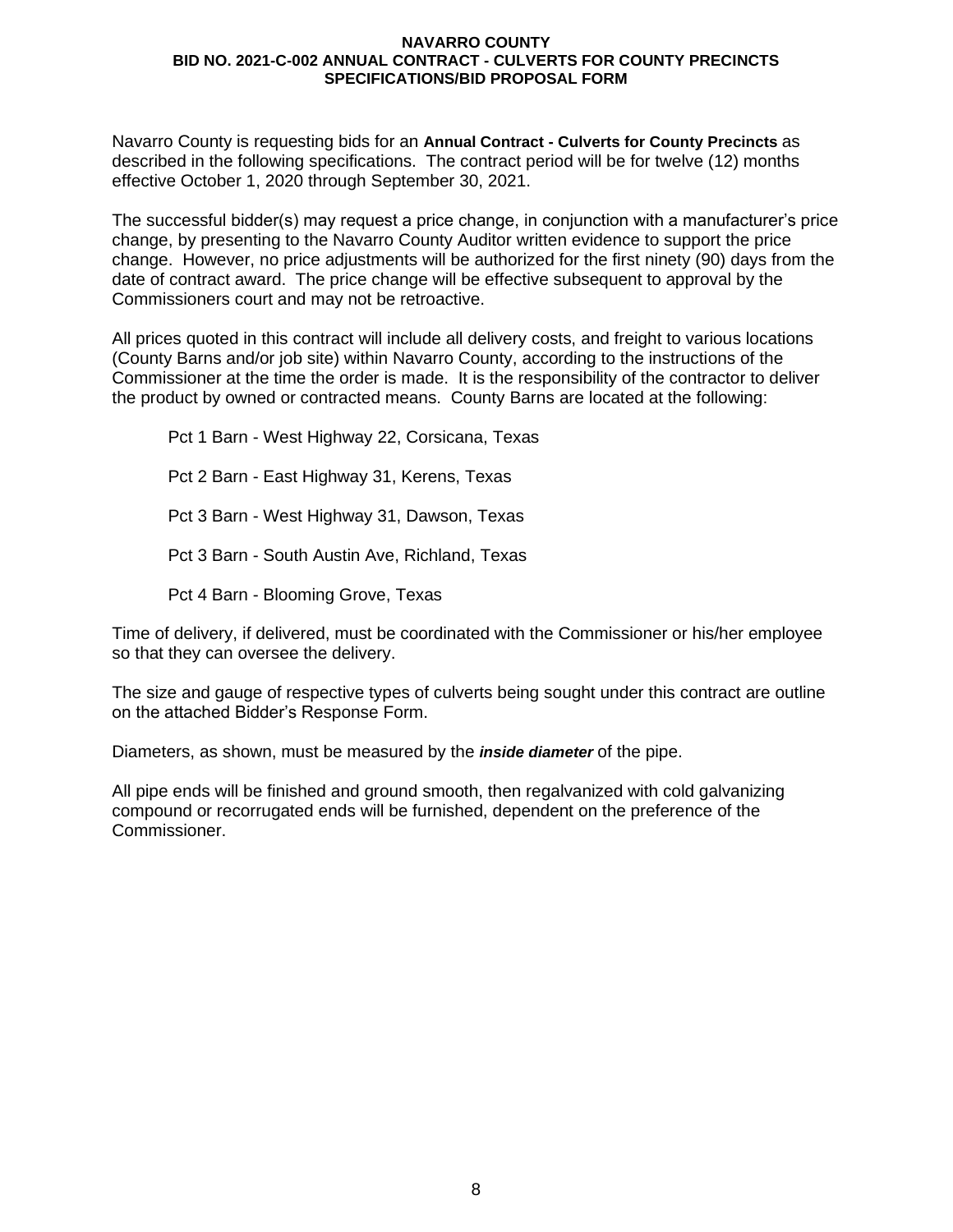| <b>FIRM SUBMITTING BID</b>                  |         | <b>FEDERAL ID NUMBER</b> |  |  |  |
|---------------------------------------------|---------|--------------------------|--|--|--|
|                                             |         |                          |  |  |  |
|                                             |         |                          |  |  |  |
|                                             |         |                          |  |  |  |
| <b>ADDRESS</b>                              |         |                          |  |  |  |
|                                             |         |                          |  |  |  |
|                                             |         |                          |  |  |  |
|                                             |         |                          |  |  |  |
| CITY, STATE, ZIP                            |         |                          |  |  |  |
|                                             |         |                          |  |  |  |
|                                             |         |                          |  |  |  |
|                                             |         |                          |  |  |  |
| NAME AND TITLE OF INDIVIDUAL SUBMITTING BID |         |                          |  |  |  |
|                                             |         |                          |  |  |  |
|                                             |         |                          |  |  |  |
|                                             |         |                          |  |  |  |
| TELEPHONE NO.                               | FAX NO. | E-MAIL                   |  |  |  |
|                                             |         |                          |  |  |  |
|                                             |         |                          |  |  |  |
|                                             |         |                          |  |  |  |
| SIGNATURE OF AUTHORIZED REPRESENTATIVE      |         | <b>DATE</b>              |  |  |  |
|                                             |         |                          |  |  |  |
|                                             |         |                          |  |  |  |

Having read and understood the instructions to Bidders and Specifications, we submit the following bid: **(all prices quoted FOB County Barn or job site)**

> **DIAMETER PRICE**  12" 15" 18" 24" 30" 36" 42" **3" X 1" Corrugation - 14 Gauge** 48" 60" 72" 96"

**2.66" X ½" Corrugation - 16 Gauge**

Delivery from time of order: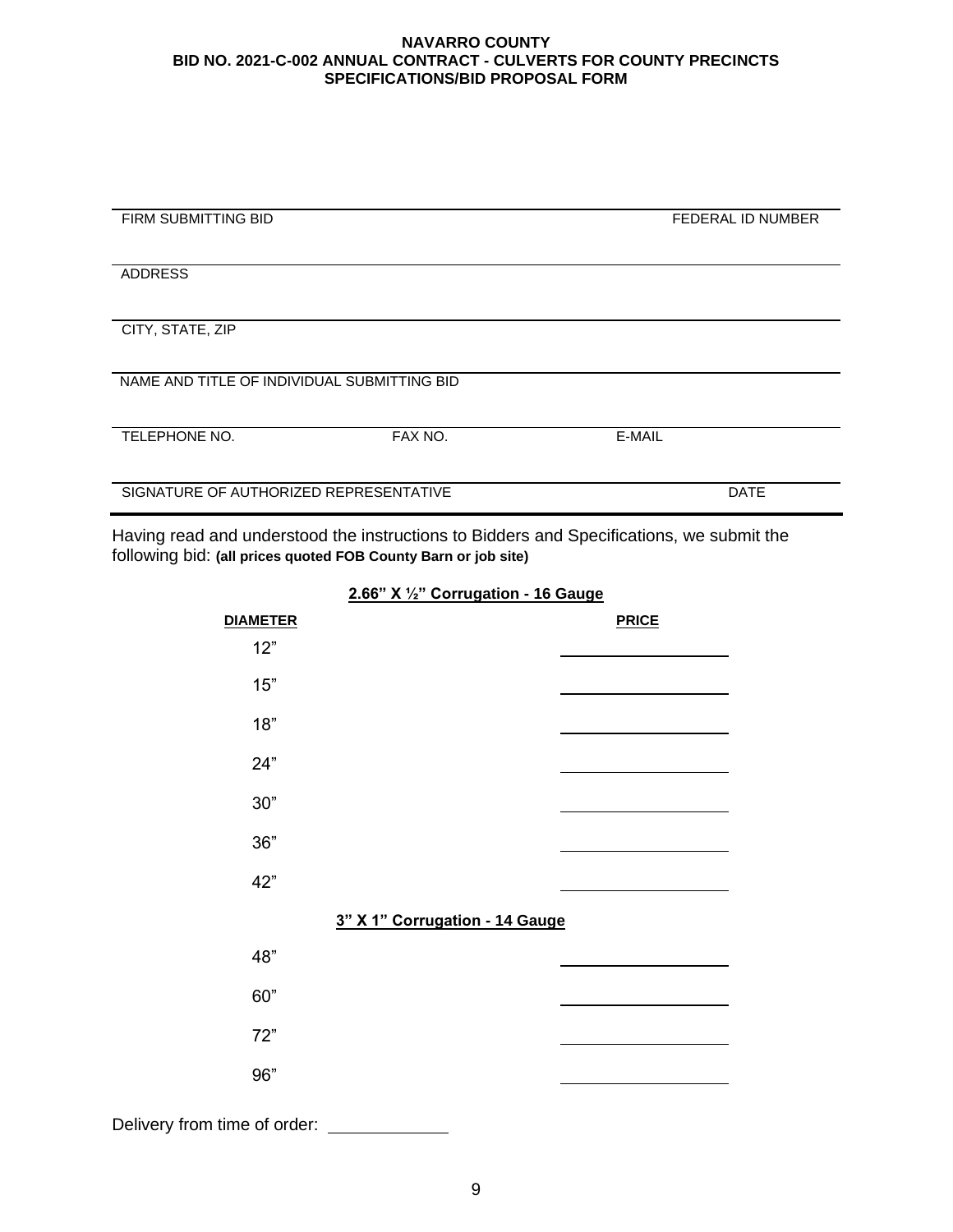| FIRM SUBMITTING BID                     |     |                                                    |     |  |     | <b>FEDERAL ID NUMBER</b> |
|-----------------------------------------|-----|----------------------------------------------------|-----|--|-----|--------------------------|
| <b>DMP BANDS</b>                        |     |                                                    |     |  |     |                          |
| 12"                                     | 18" |                                                    | 30" |  | 42" |                          |
| 15"                                     | 24" |                                                    | 36" |  | 48" |                          |
|                                         |     |                                                    |     |  |     |                          |
|                                         |     | 2 PC End Sections 6:1 Slope with Channel and Angle |     |  |     |                          |
|                                         |     |                                                    |     |  |     |                          |
| 12" pair with $2 - 12$ " bands included |     |                                                    |     |  |     |                          |
| 15" pair with $2 - 15$ " bands included |     |                                                    |     |  |     |                          |
| 18" pair with $2 - 18$ " bands included |     |                                                    |     |  |     |                          |
| 24" pair with $2 - 24$ " bands included |     |                                                    |     |  |     |                          |
| 30" pair with $2 - 30$ " bands included |     |                                                    |     |  |     |                          |
| 36" pair with $2 - 36$ " bands included |     |                                                    |     |  |     |                          |

Delivery from time of order: \_\_\_\_\_\_\_\_\_\_\_\_\_

All pipe ends will be finished and ground smooth, then regalvanized with cold galvanizing compound or recorrugated ends will be furnished, dependent on the preference of the Commissioner. If unable to meet these requirements please provide explanation and sample.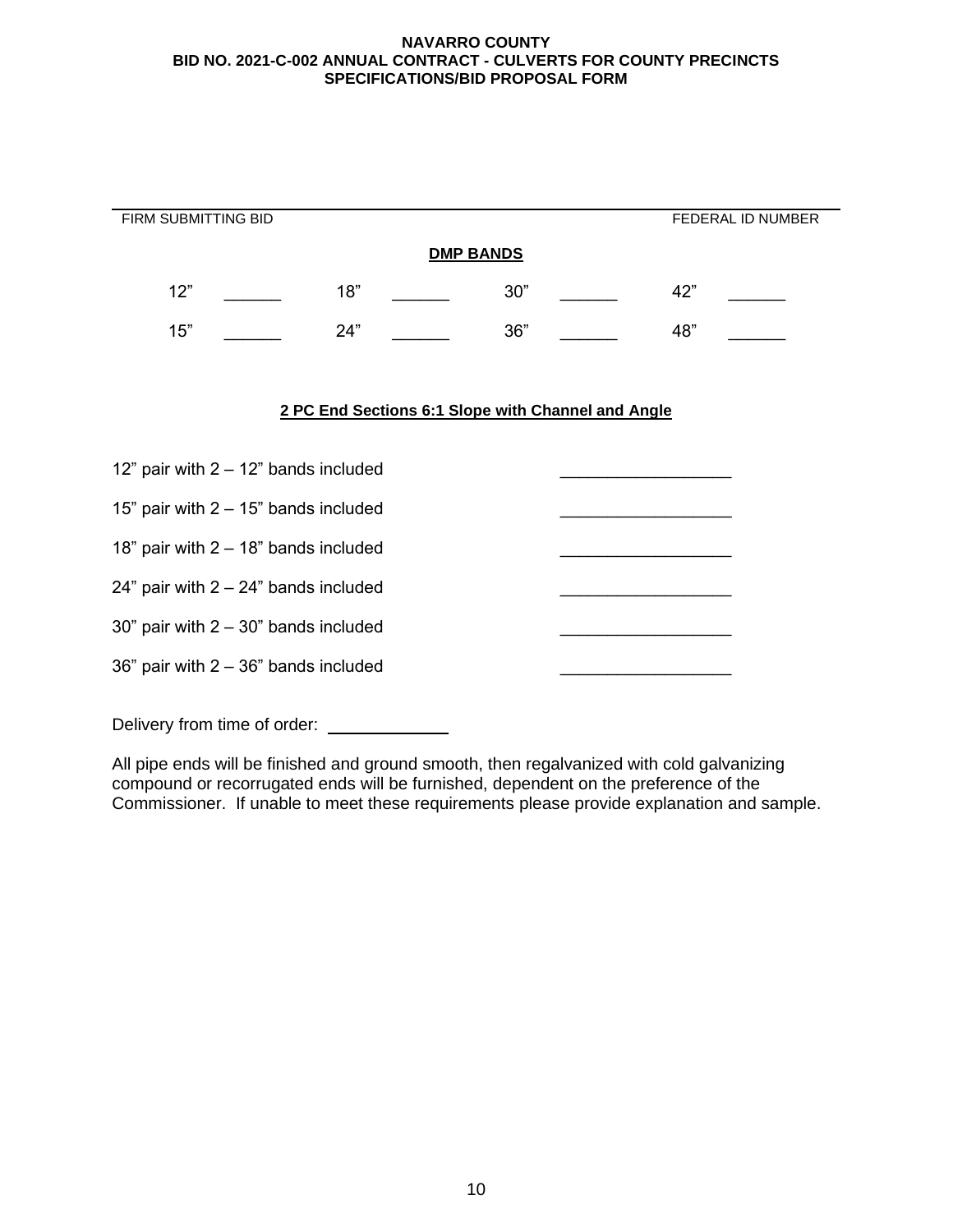## **BID PROPOSAL AFFIDAVIT**

The undersigned certifies that the bid prices in this proposal have been carefully reviewed and are submitted as correct and final. He further certifies that the bidder agrees to furnish any and/or all items upon which prices are extended at the price(s) offered, and upon the conditions contained in the specifications of the Invitation to Bid. The period of acceptance of this bid proposal will be thirty (30) calendar days from the date of the bid opening.

# STATE OF TEXAS § COUNTY OF NAVARRO §

| BEFORE ME, the undersigned authority, a Notary Public in and for the State of Texas, on this       |               |
|----------------------------------------------------------------------------------------------------|---------------|
|                                                                                                    | , who, after  |
| being duly sworn, did depose and say: "I, ______                                                   | __, am a duly |
|                                                                                                    | , and have    |
| been authorized to execute the foregoing bid proposal on their behalf. I hereby certify that the   |               |
| foregoing proposal has not been prepared in collusion with any other bidder or other person or     |               |
| persons engaged in the same line of business prior to the official opening of this bid. Further, I |               |
| certify that the bidder is not now, nor has he been for the past six (6) months, directly or       |               |
| indirectly concerned in any pool or agreement or combination, to control the price of the          |               |
| services or materials bid on, or to influence any person or persons to bid or not to bid thereon.  |               |

Name and Address of Bidder:

Telephone:

By: Title:

(Type of Print Name)

Signature:

SUBSCRIBED AND SWORN to before me by the above named on this the day of

 $\overline{\phantom{a}}$ , 20  $\overline{\phantom{a}}$ .

Notary Public in and for the State of Texas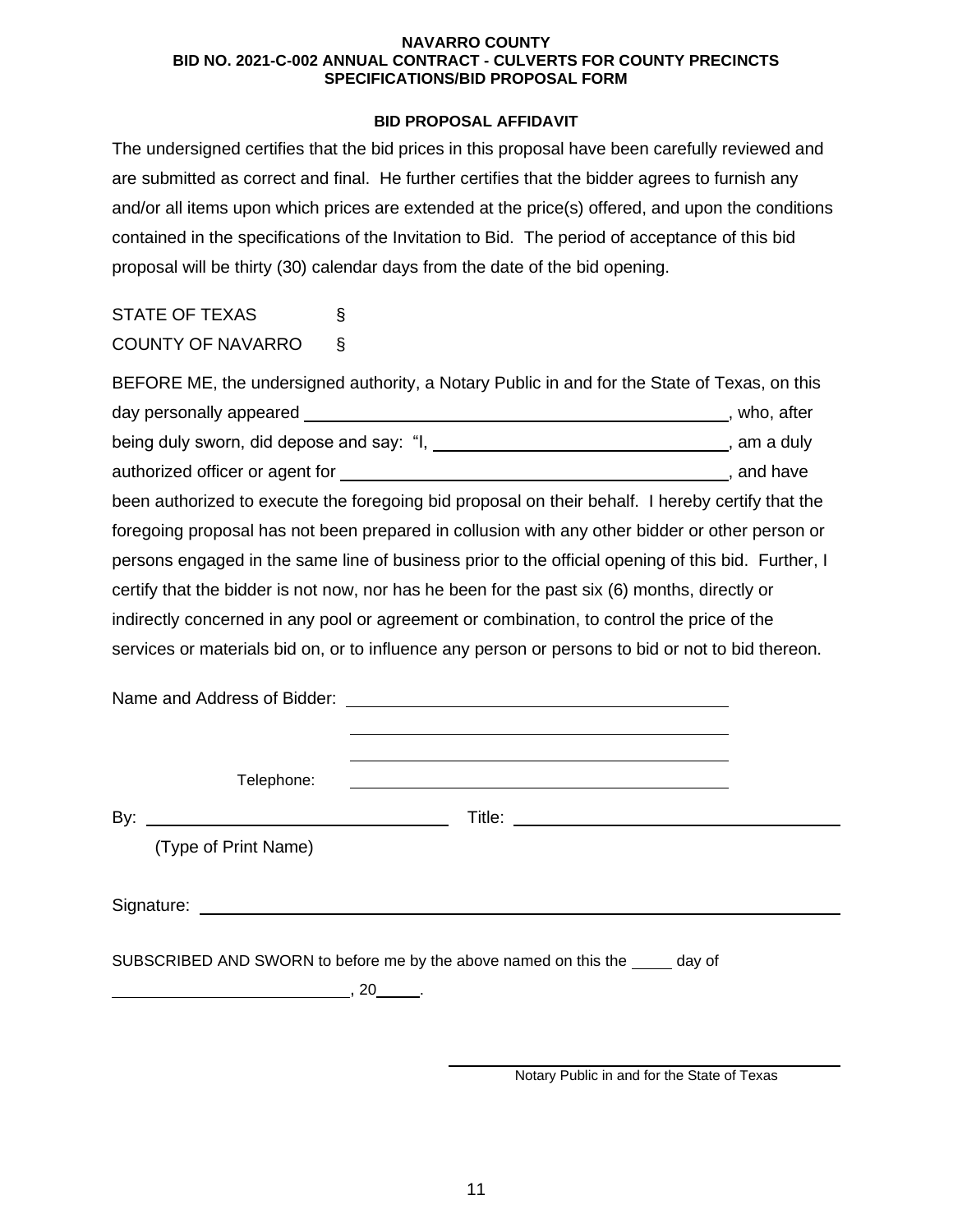# **VENDOR REFERENCES**

| proposal. This form must be returned with your proposal. |  | Please list three (3) references of current customers who can verify the quality of service your<br>company provides. The County prefers customers of similar size and scope of work to this |  |  |
|----------------------------------------------------------|--|----------------------------------------------------------------------------------------------------------------------------------------------------------------------------------------------|--|--|
|                                                          |  | <b>REFERENCE 1</b>                                                                                                                                                                           |  |  |
|                                                          |  |                                                                                                                                                                                              |  |  |
| Address:                                                 |  |                                                                                                                                                                                              |  |  |
|                                                          |  |                                                                                                                                                                                              |  |  |
|                                                          |  |                                                                                                                                                                                              |  |  |
| Contract Period: _____________________                   |  | Scope of Work: <u>_____________________</u>                                                                                                                                                  |  |  |
|                                                          |  | <b>REFERENCE 2</b>                                                                                                                                                                           |  |  |
|                                                          |  |                                                                                                                                                                                              |  |  |
| Address:                                                 |  | <u> 1989 - Johann Stoff, amerikansk politiker (d. 1989)</u>                                                                                                                                  |  |  |
|                                                          |  |                                                                                                                                                                                              |  |  |
|                                                          |  |                                                                                                                                                                                              |  |  |
| Contract Period: ____________________                    |  |                                                                                                                                                                                              |  |  |
|                                                          |  | <b>REFERENCE 3</b>                                                                                                                                                                           |  |  |
|                                                          |  |                                                                                                                                                                                              |  |  |
| Address:                                                 |  |                                                                                                                                                                                              |  |  |
|                                                          |  |                                                                                                                                                                                              |  |  |
|                                                          |  |                                                                                                                                                                                              |  |  |
| Contract Period: _____________________                   |  | Scope of Work: _________________________                                                                                                                                                     |  |  |
|                                                          |  |                                                                                                                                                                                              |  |  |

Company Name: \_\_\_\_\_\_\_\_\_\_\_\_\_\_\_\_\_\_\_\_\_\_\_\_\_\_\_\_\_\_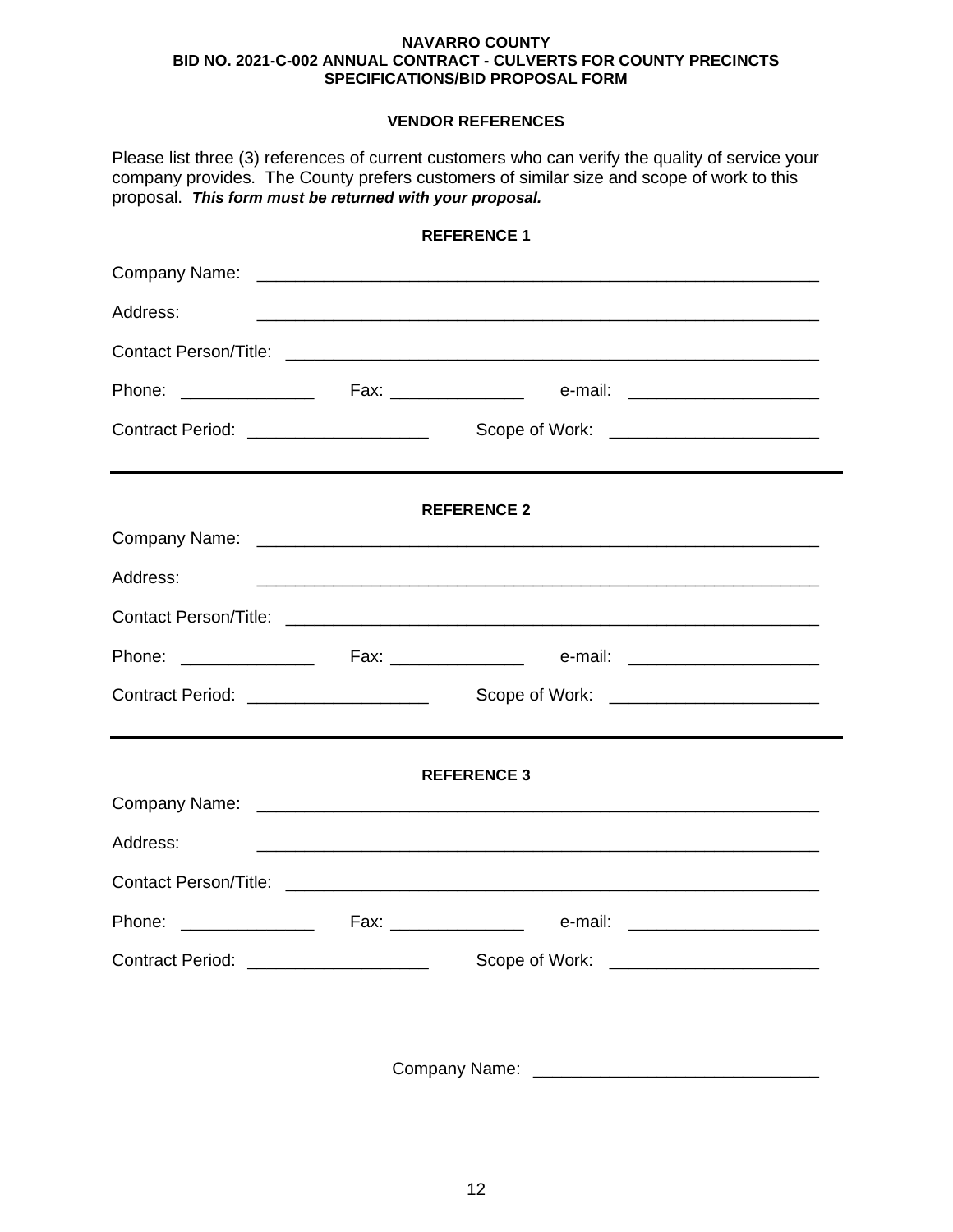| CONFLICT OF INTEREST QUESTIONNAIRE<br>For vendor or other person doing business with local governmental entity                                                                                                                                                                                                                                                                                                        | <b>FORM CIQ</b> |  |  |  |
|-----------------------------------------------------------------------------------------------------------------------------------------------------------------------------------------------------------------------------------------------------------------------------------------------------------------------------------------------------------------------------------------------------------------------|-----------------|--|--|--|
| This questionnaire reflects changes made to the law by H.B. 1491, 80th Leg., Regular Session.                                                                                                                                                                                                                                                                                                                         | OFFICE USE ONLY |  |  |  |
| This questionnaire is being filed in accordance with Chapter 176, Local Government Code<br>by a person who has a business relationship as defined by Section 176.001(1-a) with a local<br>governmental entity and the person meets requirements under Section 176.006(a).                                                                                                                                             | Date Received   |  |  |  |
| By law this questionnaire must be filed with the records administrator of the local governmental<br>entity not later than the 7th business day after the date the person becomes aware of facts<br>that require the statement to be filed. See Section 176.006, Local Government Code.                                                                                                                                |                 |  |  |  |
| A person commits an offense if the person knowingly violates Section 176.006, Local<br>Government Code. An offense under this section is a Class C misdemeanor.                                                                                                                                                                                                                                                       |                 |  |  |  |
| Name of person who has a business relationship with local governmental entity.                                                                                                                                                                                                                                                                                                                                        |                 |  |  |  |
| $\overline{2}$<br>Check this box if you are filing an update to a previously filed questionnaire.                                                                                                                                                                                                                                                                                                                     |                 |  |  |  |
| (The law requires that you file an updated completed questionnaire with the appropriate filing authority not<br>later than the 7th business day after the date the originally filed questionnaire becomes incomplete or inaccurate.)                                                                                                                                                                                  |                 |  |  |  |
| з<br>Name of local government officer with whom filer has employment or business relationship.                                                                                                                                                                                                                                                                                                                        |                 |  |  |  |
| Name of Officer                                                                                                                                                                                                                                                                                                                                                                                                       |                 |  |  |  |
| This section (item 3 including subparts A, B, C & D) must be completed for each officer with whom the filer has an<br>employment or other business relationship as defined by Section 176.001(1-a), Local Government Code. Attach additional<br>pages to this Form CIQ as necessary.<br>A. Is the local government officer named in this section receiving or likely to receive taxable income, other than investment |                 |  |  |  |
| income, from the filer of the questionnaire?<br>No<br>Yes                                                                                                                                                                                                                                                                                                                                                             |                 |  |  |  |
| B. Is the filer of the questionnaire receiving or likely to receive taxable income, other than investment income, from or at the<br>direction of the local government officer named in this section AND the taxable income is not received from the local<br>governmental entity?                                                                                                                                     |                 |  |  |  |
| No<br>Yes                                                                                                                                                                                                                                                                                                                                                                                                             |                 |  |  |  |
| C. Is the filer of this questionnaire employed by a corporation or other business entity with respect to which the local<br>government officer serves as an officer or director, or holds an ownership of 10 percent or more?                                                                                                                                                                                         |                 |  |  |  |
| No<br>Yes                                                                                                                                                                                                                                                                                                                                                                                                             |                 |  |  |  |
| D. Describe each employment or business relationship with the local government officer named in this section.                                                                                                                                                                                                                                                                                                         |                 |  |  |  |
| 4                                                                                                                                                                                                                                                                                                                                                                                                                     |                 |  |  |  |
| Signature of person doing business with the governmental entity                                                                                                                                                                                                                                                                                                                                                       | Date            |  |  |  |

Adopted 06/29/2007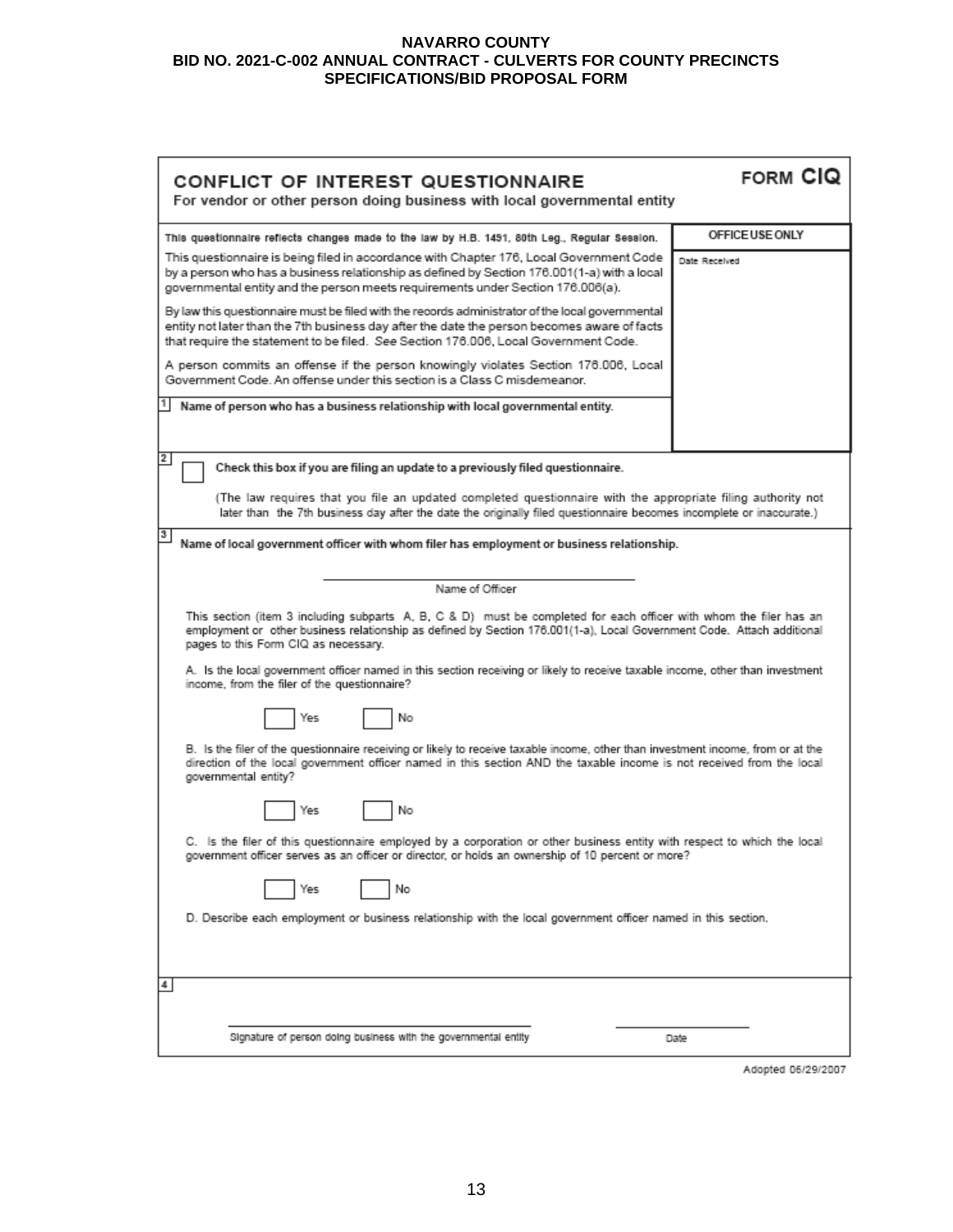# **Contract Checklist**

This project will be bid, let and constructed according to the International Building Code 2006 Standards and the Texas Department of Transportation 2004 Standard Specifications for Construction and Maintenance of Highways, Streets and Bridges.

Following are required Documents to be submitted with the Bid Form:

A Statement of Bidder's Qualifications must be completed and submitted with the Bid Form.

A Conflict of Interest Questionnaire must be completed and submitted with the Bid Form.

A list of references must be submitted with the form.

A Bid Proposal Affidavit must be submitted with the Bid Form.

If any statements were *not* checked please provide an explanation in the given area below.

\_\_\_\_\_\_\_\_\_\_\_\_\_\_\_\_\_\_\_\_\_\_\_\_\_\_\_\_\_\_\_\_\_\_\_\_\_\_\_\_\_\_\_\_\_\_\_\_\_\_\_\_\_\_\_\_\_\_\_\_\_\_\_\_ \_\_\_\_\_\_\_\_\_\_\_\_\_\_\_\_\_\_\_\_\_\_\_\_\_\_\_\_\_\_\_\_\_\_\_\_\_\_\_\_\_\_\_\_\_\_\_\_\_\_\_\_\_\_\_\_\_\_\_\_\_\_\_\_ \_\_\_\_\_\_\_\_\_\_\_\_\_\_\_\_\_\_\_\_\_\_\_\_\_\_\_\_\_\_\_\_\_\_\_\_\_\_\_\_\_\_\_\_\_\_\_\_\_\_\_\_\_\_\_\_\_\_\_\_\_\_\_\_ \_\_\_\_\_\_\_\_\_\_\_\_\_\_\_\_\_\_\_\_\_\_\_\_\_\_\_\_\_\_\_\_\_\_\_\_\_\_\_\_\_\_\_\_\_\_\_\_\_\_\_\_\_\_\_\_\_\_\_\_\_\_\_\_ \_\_\_\_\_\_\_\_\_\_\_\_\_\_\_\_\_\_\_\_\_\_\_\_\_\_\_\_\_\_\_\_\_\_\_\_\_\_\_\_\_\_\_\_\_\_\_\_\_\_\_\_\_\_\_\_\_\_\_\_\_\_\_\_ \_\_\_\_\_\_\_\_\_\_\_\_\_\_\_\_\_\_\_\_\_\_\_\_\_\_\_\_\_\_\_\_\_\_\_\_\_\_\_\_\_\_\_\_\_\_\_\_\_\_\_\_\_\_\_\_\_\_\_\_\_\_\_\_ \_\_\_\_\_\_\_\_\_\_\_\_\_\_\_\_\_\_\_\_\_\_\_\_\_\_\_\_\_\_\_\_\_\_\_\_\_\_\_\_\_\_\_\_\_\_\_\_\_\_\_\_\_\_\_\_\_\_\_\_\_\_\_\_ \_\_\_\_\_\_\_\_\_\_\_\_\_\_\_\_\_\_\_\_\_\_\_\_\_\_\_\_\_\_\_\_\_\_\_\_\_\_\_\_\_\_\_\_\_\_\_\_\_\_\_\_\_\_\_\_\_\_\_\_\_\_\_\_ \_\_\_\_\_\_\_\_\_\_\_\_\_\_\_\_\_\_\_\_\_\_\_\_\_\_\_\_\_\_\_\_\_\_\_\_\_\_\_\_\_\_\_\_\_\_\_\_\_\_\_\_\_\_\_\_\_\_\_\_\_\_\_\_

> \_\_\_\_\_\_\_\_\_\_\_\_\_\_\_\_\_\_\_\_\_\_\_\_\_ Contractor Signature Date